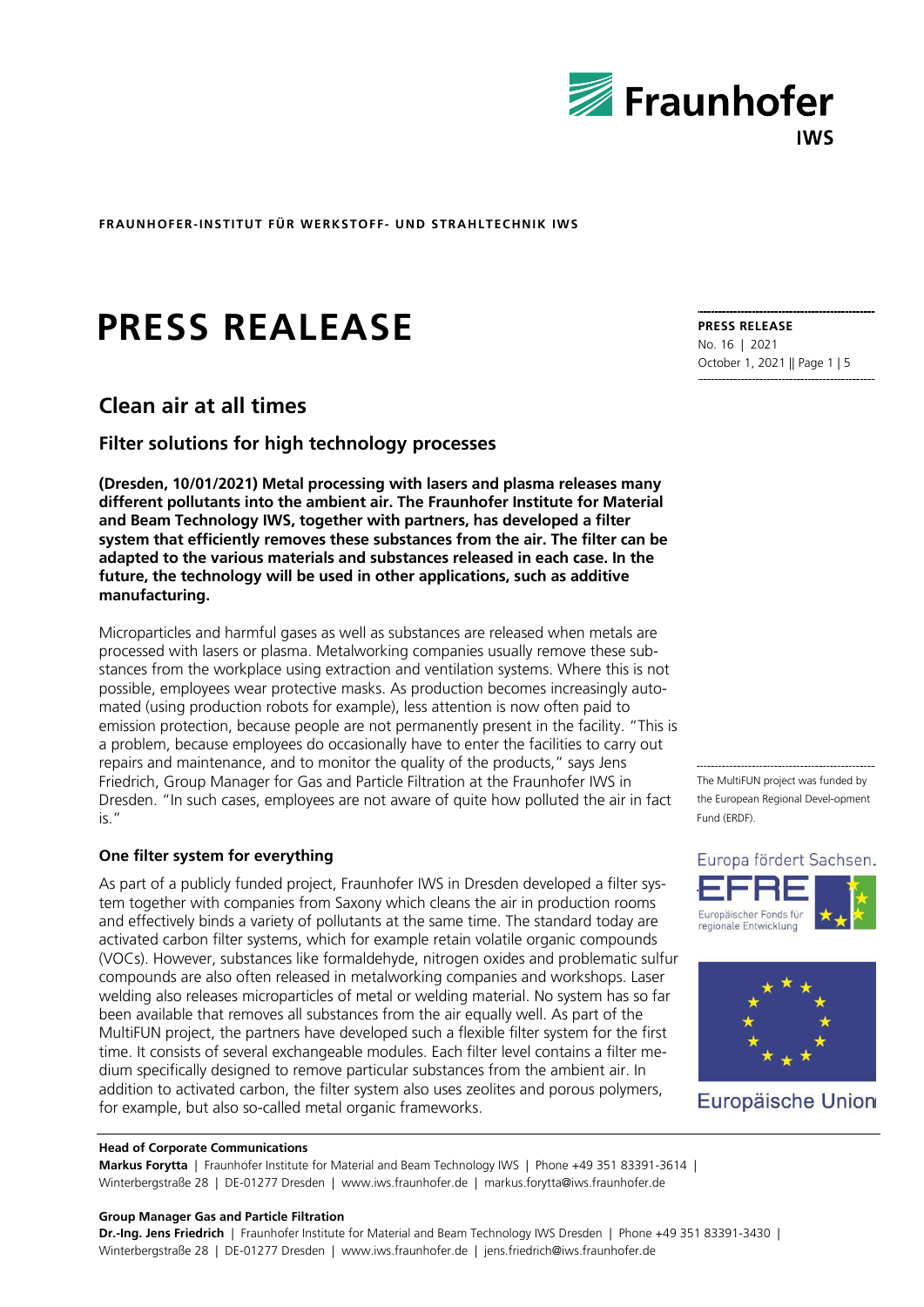

#### **Testing many different substances**

To find the right filter substance, the Fraunhofer IWS researchers first tested a range of substances in the laboratory to see how well they adsorb the various air pollutants. The best candidates were then integrated into the filter system prototype, which was manufactured by the company ULT in Löbau. A distinguishing feature of this system compared with conventional filter systems is its sensor monitoring, which automatically detects when the filter medium is saturated with substances and needs to be replaced. The status is displayed by colored LEDs separately for each filter level and pollutant class. This means that only the filter level that is saturated needs to be replaced.

#### **You are better off using filter systems**

As a result of increasing automation there is a rise in the number of factory rooms in which the air is not adequately cleaned, such as 3D production facilities. "This is bound to cause conflicts, because nothing ever works completely without people being involved," says Jens Friedrich. "It is absolutely advisable to use filter systems to protect the health of employees over the long term — even if they only enter the automated areas occasionally." In additive manufacturing using 3D laser robots, significant quantities of microparticles are released. These are deposited and pollute the room as well as the workpieces. The particles can contaminate high-value products. They also represent an accident hazard, if people slip on the pellets accumulated on the floor.

Together with a number of companies, Fraunhofer IWS is currently working on the development of a system that is specifically designed to filter out pollutants and substances that are released during additive manufacturing. "Our institute has expertise in laser processing, in materials and in the development of entire systems," says Friedrich. "This makes us the right partner when it comes to the development of such filter solutions." He also believes there is a growing need for filter systems that remove various substances from the air in the production and recycling of batteries. This is particularly the case because metals such as nickel, manganese and cobalt are used there, which can form compounds that are hazardous to health even at very low doses.

The MultiFUN project was funded by the European Regional Development Fund (ERDF). Its partners include ULT AG from Löbau, SEMPA SYSTEMS GmbH from Dresden, textile manufacturer Norafin Industries GmbH from Mildenau and Fraunhofer IWS.

**PRESS RELEASE** No. 16 | 2021 October 1, 2021 || Page 2 | 5

The MultiFUN project was funded by the European Regional Devel-opment Fund (ERDF).





## Europäische Union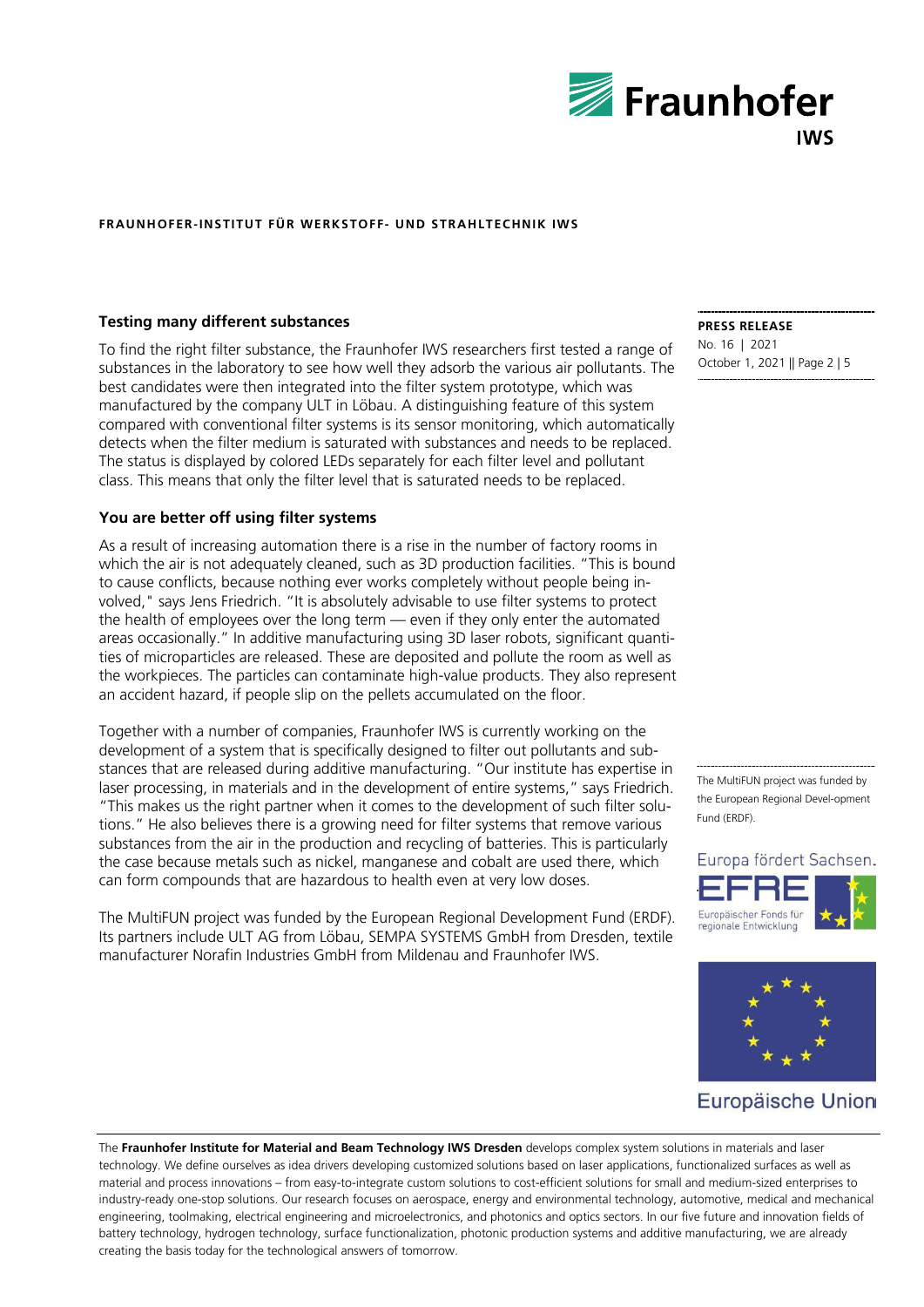



**The researchers at Fraunhofer IWS use a multi-adsorption system to investigate the adsorption behavior of competing gases to find suitable filter substances. © Jürgen Jeibmann/Fraunhofer IWS**

**PRESS RELEASE** No. 16 | 2021 October 1, 2021 || Page 3 | 5

The MultiFUN project was funded by the European Regional Devel-opment Fund (ERDF).





# Europäische Union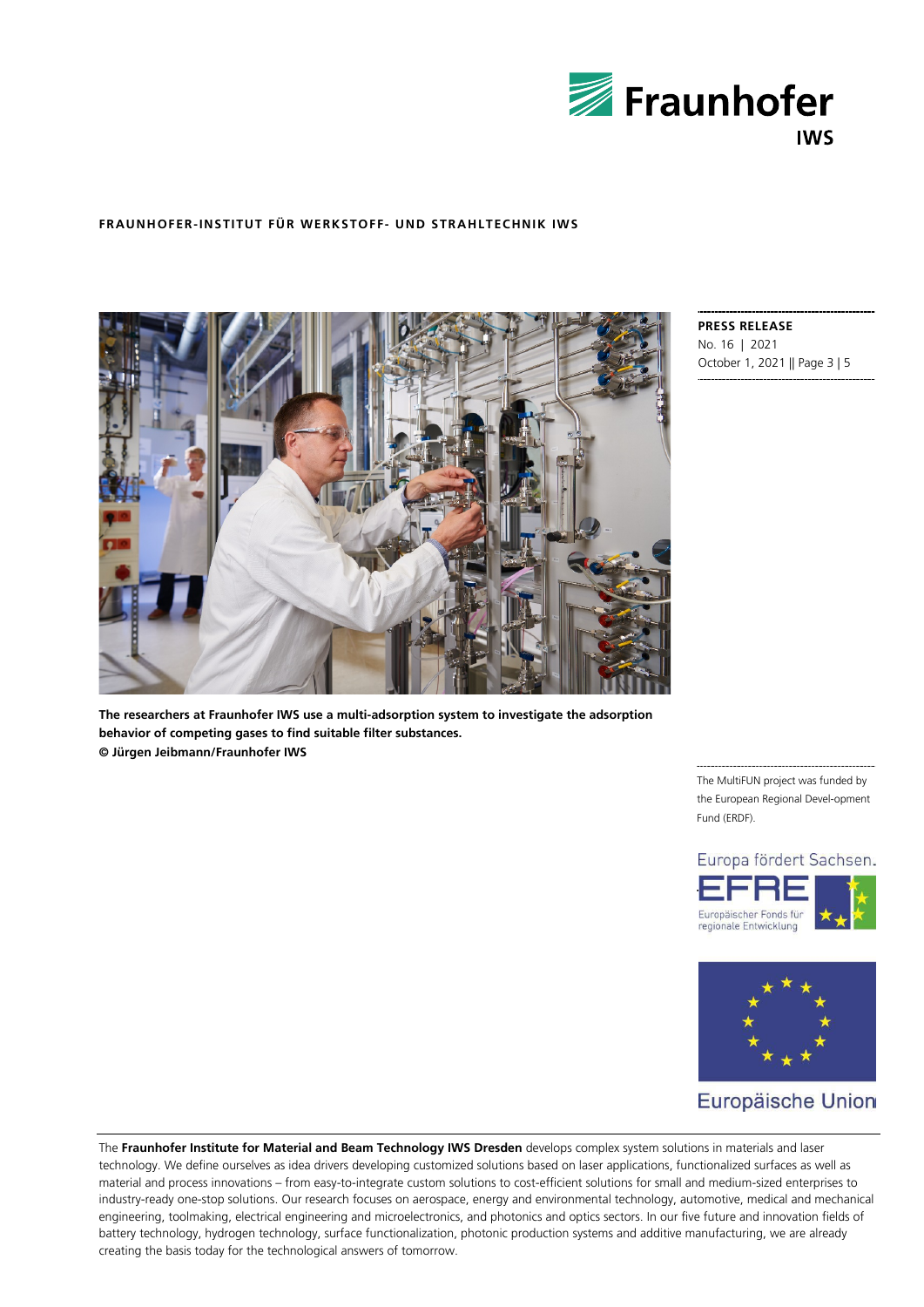



**The researchers discuss the specifications of the new filter solution and select suitable drying agents on this basis. © Jürgen Jeibmann/Fraunhofer IWS**

**PRESS RELEASE** No. 16 | 2021 October 1, 2021 || Page 4 | 5

The MultiFUN project was funded by the European Regional Devel-opment Fund (ERDF).





## Europäische Union